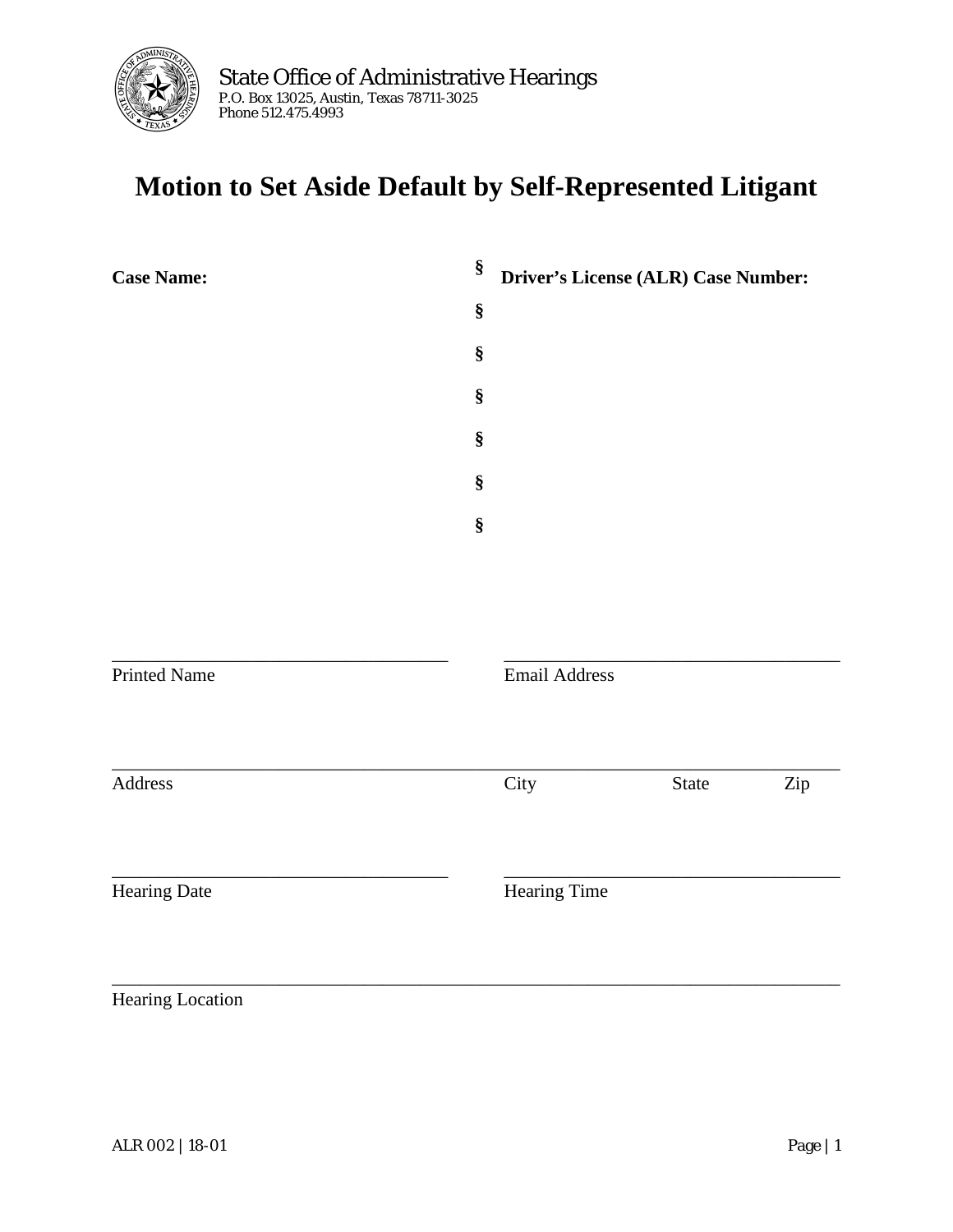1. I hereby request that the default decision against me in this case be set aside and that the hearing and record be reopened. There is good cause to set aside the default and reopen the hearing, and/or it is in the interest of justice to set aside the default and reopen the hearing, because:

- 2. My failure to appear at the hearing was not intentional or the result of conscious indifference, but was accidental and a mistake on my part.
- 3. I contacted \_\_\_\_\_\_\_\_\_\_\_\_\_\_\_\_\_\_\_\_\_\_\_\_, who is the other party to the hearing or the other party's attorney.
- 4. The other party:
	- ☐ **DOES NOT OPPOSE** the motion.
	- ☐ **OPPOSES** the motion.
	- ☐ **WAS NOT AVAILABLE** to discuss the request.
- 5. I can be available on the following dates for rescheduling the hearing (three available dates and times must be included):

\_\_\_\_\_\_\_\_\_\_\_\_\_\_\_\_\_\_\_\_\_\_\_\_\_\_\_\_\_\_\_\_\_\_\_\_ \_\_\_\_\_\_\_\_\_\_\_\_\_\_\_\_\_\_\_\_\_\_\_\_\_\_\_\_\_\_\_\_\_\_\_\_

Proposed Hearing Date One Proposed Hearing Time One

\_\_\_\_\_\_\_\_\_\_\_\_\_\_\_\_\_\_\_\_\_\_\_\_\_\_\_\_\_\_\_\_\_\_\_\_ \_\_\_\_\_\_\_\_\_\_\_\_\_\_\_\_\_\_\_\_\_\_\_\_\_\_\_\_\_\_\_\_\_\_\_\_ Proposed Hearing Date Two Proposed Hearing Time Two

\_\_\_\_\_\_\_\_\_\_\_\_\_\_\_\_\_\_\_\_\_\_\_\_\_\_\_\_\_\_\_\_\_\_\_\_ \_\_\_\_\_\_\_\_\_\_\_\_\_\_\_\_\_\_\_\_\_\_\_\_\_\_\_\_\_\_\_\_\_\_\_\_

Proposed Hearing Date Three Proposed Hearing Time Three